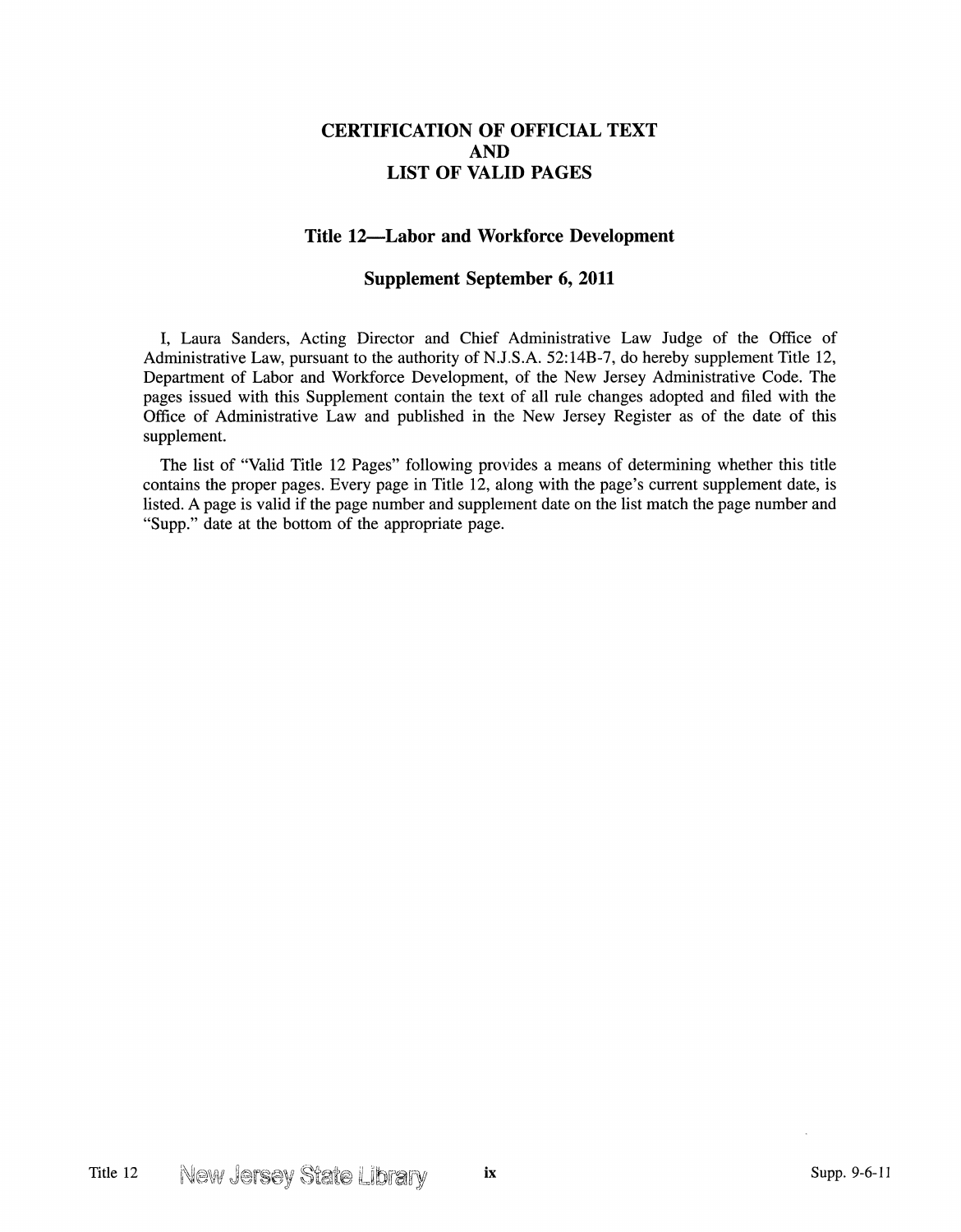## VALID TITLE 12 PAGES (Current through September 6, 2011)

| Page                   | Supp.         |
|------------------------|---------------|
| <b>Number</b>          | Date          |
|                        | $1 - 3 - 11$  |
|                        |               |
|                        |               |
|                        |               |
|                        |               |
|                        |               |
|                        |               |
|                        |               |
|                        |               |
|                        |               |
|                        |               |
|                        |               |
|                        |               |
|                        |               |
|                        |               |
|                        |               |
| <b>Chapter 1</b>       |               |
|                        |               |
|                        | $11 - 3 - 08$ |
| <b>Chapter 2</b>       |               |
|                        |               |
| <b>Chapter 3</b>       |               |
|                        |               |
|                        |               |
|                        |               |
|                        |               |
| <b>Chapter 4</b>       |               |
|                        |               |
|                        |               |
| <b>Chapter 5</b>       |               |
|                        |               |
|                        |               |
| Chapter 6              |               |
|                        | $1 - 19 - 10$ |
|                        | 1-19-10       |
| <b>Chapter</b> 7       |               |
|                        |               |
|                        |               |
|                        | $5 - 15 - 95$ |
|                        |               |
| Chapters 8 through 10  |               |
| 8-1--                  | 5-15-95       |
|                        |               |
| <b>Chapter 11</b>      |               |
|                        |               |
| Chapters 12 through 14 |               |
|                        |               |
|                        |               |
| Chapter 15             |               |
|                        |               |
|                        |               |
|                        |               |
|                        |               |
|                        |               |
|                        |               |
|                        |               |

| Page          | Supp.                          |
|---------------|--------------------------------|
| <b>Number</b> | <b>Date</b>                    |
|               |                                |
|               |                                |
|               |                                |
|               |                                |
|               |                                |
| Chapter 16    |                                |
|               |                                |
|               |                                |
|               |                                |
|               |                                |
|               |                                |
|               |                                |
|               |                                |
|               |                                |
|               |                                |
|               | $2 - 17 - 09$                  |
|               | 2-17-09                        |
|               | $12 - 4 - 06$                  |
|               | 12-4-06                        |
|               | 12-4-06                        |
|               | 12-4-06                        |
|               |                                |
|               |                                |
|               |                                |
|               |                                |
|               |                                |
|               | 2-17-09                        |
|               | 2-17-09                        |
|               | $2 - 17 - 09$                  |
|               | 2-17-09                        |
|               | $2 - 17 - 09$                  |
|               | 2-17-09                        |
|               | 12-4-06                        |
|               | $12 - 4 - 06$<br>$12 - 4 - 06$ |
|               | 12-4-06                        |
|               |                                |
|               |                                |
|               |                                |
|               |                                |
|               |                                |
|               |                                |
| Chapter 16A   |                                |
|               |                                |
|               |                                |
| Chapter 17    |                                |
|               |                                |
|               |                                |
|               |                                |
|               |                                |
|               |                                |
|               |                                |
|               |                                |
|               |                                |
|               |                                |

| Page       | Supp.         |
|------------|---------------|
| Number     | Date          |
|            | $7 - 7 - 03$  |
|            |               |
|            |               |
|            |               |
|            |               |
|            |               |
|            |               |
|            |               |
|            |               |
|            |               |
|            |               |
|            |               |
|            | $11 - 1 - 10$ |
|            |               |
|            |               |
|            |               |
|            |               |
|            |               |
|            |               |
|            |               |
|            |               |
|            | $8-21-06$     |
|            | $8 - 21 - 06$ |
|            |               |
|            | $8 - 21 - 06$ |
|            |               |
|            |               |
|            |               |
|            |               |
|            |               |
|            |               |
|            |               |
|            |               |
|            | $11 - 7 - 05$ |
|            |               |
|            |               |
|            |               |
|            |               |
|            |               |
|            |               |
| Chapter 18 |               |
|            |               |
|            |               |
|            |               |
|            |               |
|            |               |
|            |               |
|            |               |
|            |               |
|            |               |
|            |               |
|            |               |
|            |               |
|            |               |
|            |               |
|            |               |
|            |               |
|            |               |
|            |               |
|            |               |
|            |               |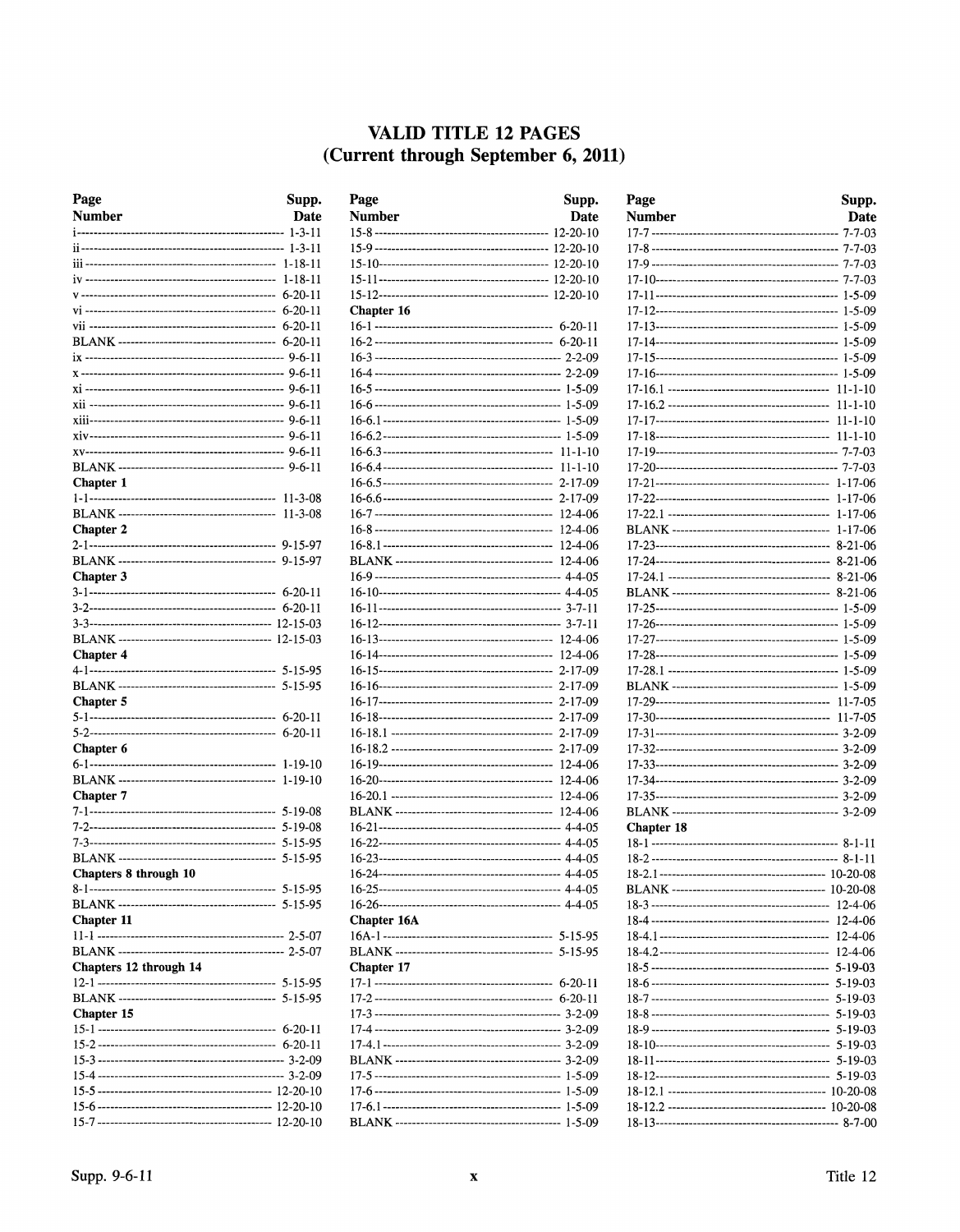| Page              | Supp. |
|-------------------|-------|
| <b>Number</b>     | Date  |
|                   |       |
|                   |       |
|                   |       |
|                   |       |
|                   |       |
| <b>Chapter 19</b> |       |
|                   |       |
|                   |       |
|                   |       |
|                   |       |
| Chapter 20        |       |
|                   |       |
|                   |       |
|                   |       |
|                   |       |
|                   |       |
|                   |       |
|                   |       |
|                   |       |
|                   |       |
|                   |       |
|                   |       |
|                   |       |
|                   |       |
|                   |       |
| <b>Chapter 21</b> |       |
|                   |       |
|                   |       |
|                   |       |
|                   |       |
|                   |       |
|                   |       |
|                   |       |
|                   |       |
|                   |       |
|                   |       |
|                   |       |
|                   |       |
|                   |       |
|                   |       |
|                   |       |
|                   |       |
|                   |       |
|                   |       |
|                   |       |
|                   |       |
| Chapter 22        |       |
|                   |       |
|                   |       |
| Chapter 23        |       |
|                   |       |
|                   |       |
|                   |       |
|                   |       |
|                   |       |
|                   |       |
|                   |       |
|                   |       |
|                   |       |
|                   |       |
|                   |       |
|                   |       |
|                   |       |
|                   |       |
|                   |       |
|                   |       |

| Page                   | Supp.         |
|------------------------|---------------|
| Number                 | Date          |
|                        |               |
|                        |               |
|                        |               |
|                        |               |
|                        |               |
|                        |               |
|                        |               |
|                        |               |
|                        |               |
|                        |               |
|                        |               |
|                        |               |
|                        |               |
|                        |               |
|                        | $11 - 3 - 08$ |
| Chapters 24 through 34 |               |
|                        |               |
|                        | 5-15-95       |
| Chapter 35             |               |
|                        |               |
|                        |               |
|                        |               |
|                        |               |
| Chapter 36             |               |
|                        |               |
|                        |               |
| Chapter 37             |               |
|                        |               |
|                        |               |
| Chapter 38             |               |
|                        |               |
|                        |               |
| Chapter 39             |               |
|                        |               |
|                        |               |
| Chapter 40             |               |
|                        |               |
|                        |               |
| Chapter 41             |               |
|                        |               |
|                        |               |
|                        |               |
|                        |               |
|                        | 3-19-07       |
| <b>Chapter 42</b>      |               |
|                        |               |
|                        |               |
|                        |               |
|                        |               |
|                        |               |
|                        |               |
|                        |               |
|                        |               |
| Chapters 43 through 44 |               |
|                        |               |
|                        |               |
| Chapter 45             |               |
|                        |               |
|                        |               |
|                        |               |
|                        |               |
|                        |               |
|                        |               |
|                        |               |

| Page                   | Supp.         |
|------------------------|---------------|
| Number                 | Date          |
|                        |               |
|                        |               |
|                        |               |
|                        |               |
|                        |               |
|                        |               |
|                        |               |
|                        |               |
|                        |               |
|                        |               |
|                        |               |
|                        |               |
| Chapter 46             |               |
|                        | $5 - 15 - 95$ |
| <b>Chapter 47</b>      |               |
|                        | $5 - 15 - 95$ |
|                        |               |
| <b>Chapter 48</b>      |               |
|                        | $5 - 15 - 95$ |
| <b>Chapter 49</b>      |               |
|                        | $5 - 15 - 95$ |
|                        | 5-15-95       |
| Chapter 50             |               |
|                        |               |
|                        | 5-15-95       |
| Chapter 51             | $6-20-11$     |
|                        |               |
|                        |               |
|                        |               |
|                        |               |
|                        |               |
|                        |               |
|                        |               |
|                        |               |
|                        |               |
|                        |               |
|                        |               |
|                        |               |
|                        |               |
|                        |               |
|                        |               |
|                        |               |
|                        |               |
|                        |               |
|                        |               |
|                        |               |
|                        |               |
|                        |               |
|                        |               |
|                        |               |
|                        |               |
|                        |               |
| Chapters 52 through 54 |               |
|                        | $5 - 15 - 95$ |
| Chapter 55             |               |
|                        | $6 - 20 - 11$ |
|                        | $6-20-11$     |
|                        | $9 - 21 - 09$ |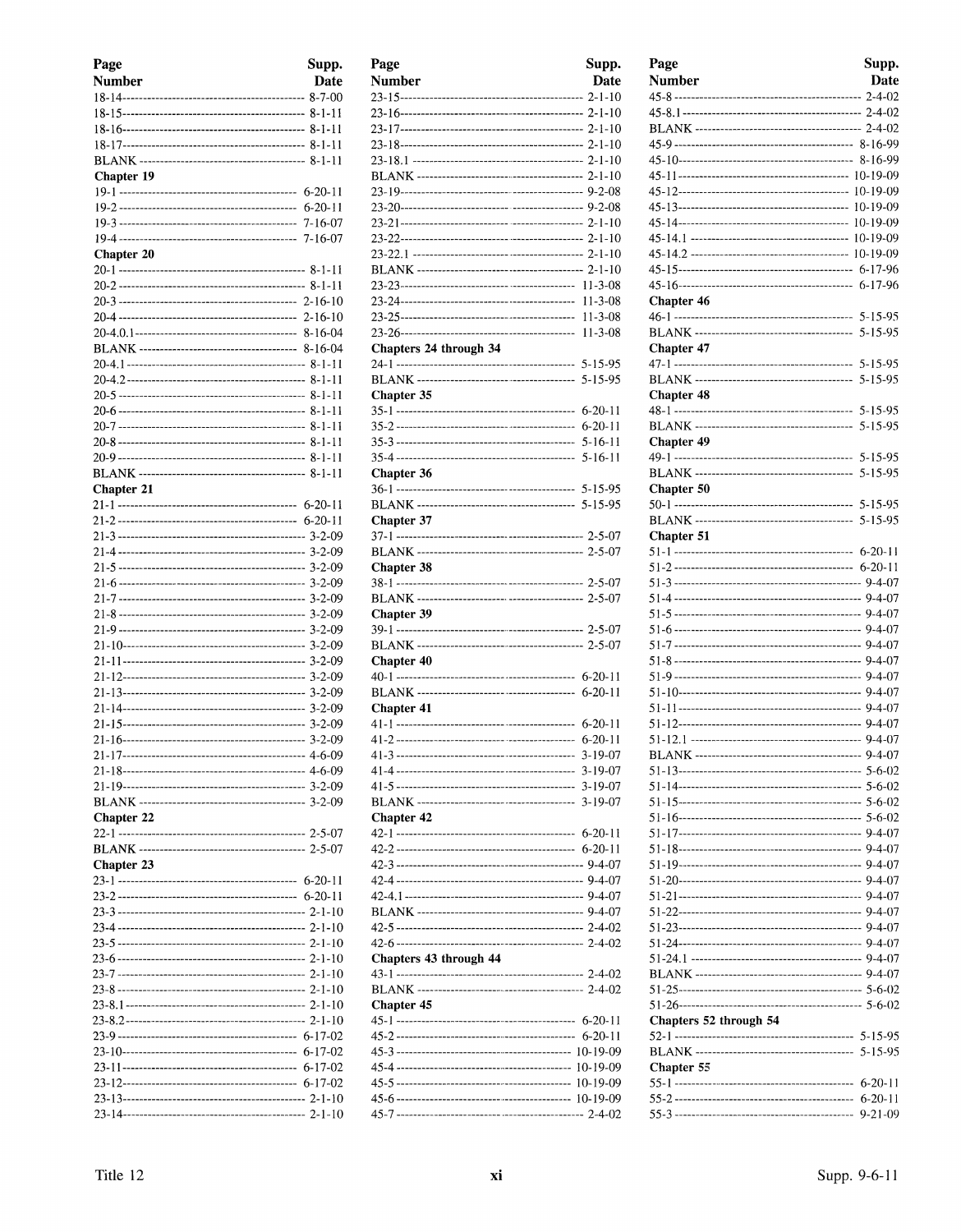| Page              | Supp.              |
|-------------------|--------------------|
| <b>Number</b>     | Date               |
|                   | $9 - 21 - 09$      |
|                   | $9 - 21 - 09$      |
|                   | $9 - 21 - 09$      |
|                   | $10-6-08$          |
|                   | 10-6-08            |
| <b>Chapter 56</b> |                    |
|                   |                    |
|                   |                    |
|                   |                    |
|                   |                    |
|                   |                    |
|                   |                    |
|                   |                    |
|                   |                    |
|                   |                    |
|                   |                    |
|                   |                    |
|                   |                    |
|                   |                    |
|                   |                    |
|                   |                    |
|                   | 11-20-95           |
|                   |                    |
|                   |                    |
|                   |                    |
| Chapter 57        |                    |
|                   |                    |
|                   | $8 - 15 - 11$      |
|                   | 10-16-00           |
|                   | 10-16-00           |
|                   |                    |
|                   |                    |
|                   |                    |
| Chapter 58        |                    |
|                   | $8 - 15 - 11$      |
|                   | $8 - 15 - 11$      |
|                   | $2 - 21 - 06$      |
|                   | $2 - 21 - 06$      |
|                   | 2-21-06            |
| $58 - 7$          | 2-21-06<br>2-21-06 |
|                   |                    |
|                   |                    |
|                   |                    |
| Chapter 59        |                    |
|                   | $6 - 20 - 11$      |
|                   | $6 - 20 - 11$      |
|                   | $10 - 6 - 08$      |
|                   | $10-6-08$          |
| Chapter 60        |                    |
|                   |                    |
|                   |                    |
|                   |                    |
|                   |                    |
|                   |                    |
|                   |                    |
|                   |                    |
|                   |                    |
|                   |                    |
|                   |                    |
|                   |                    |
| Chapter 61        |                    |
|                   |                    |

| Page<br><b>Number</b>  | Supp.<br>Date                  |
|------------------------|--------------------------------|
|                        | $6 - 20 - 11$                  |
| Chapter 62             |                                |
|                        |                                |
|                        |                                |
|                        |                                |
|                        |                                |
|                        |                                |
|                        |                                |
| Chapter 63             | $6-20-11$                      |
|                        | $6 - 20 - 11$                  |
|                        | $1 - 16 - 07$                  |
|                        | $1 - 16 - 07$                  |
| Chapter 64             |                                |
|                        |                                |
|                        |                                |
|                        |                                |
|                        |                                |
|                        |                                |
|                        |                                |
|                        |                                |
| Chapter 65             |                                |
|                        |                                |
|                        | $6 - 20 - 11$                  |
| Chapter 66             | $6 - 20 - 11$                  |
|                        | $6 - 20 - 11$                  |
|                        | 1-19-10                        |
|                        | $1 - 19 - 10$                  |
| Chapters 67 through 89 |                                |
|                        | 1-19-10                        |
|                        | 1-19-10                        |
| Chapter 90             |                                |
|                        | $6 - 20 - 11$<br>$6 - 20 - 11$ |
|                        | 10-6-08                        |
|                        | 10-6-08                        |
|                        | 10-6-08                        |
|                        | 10-6-08                        |
|                        | 10-6-08                        |
|                        | 10-6-08                        |
|                        | $3 - 3 - 03$                   |
|                        |                                |
|                        | $5 - 15 - 06$                  |
|                        | 5-15-06                        |
|                        | $5 - 15 - 06$                  |
|                        | 5-15-06                        |
|                        | 5-15-06                        |
|                        | $10-6-08$                      |
|                        | $10-6-08$                      |
|                        | $5 - 15 - 06$<br>5-15-06       |
|                        | $10-6-08$                      |
|                        | $10-6-08$                      |
|                        | 10-6-08                        |
|                        | 10-6-08                        |
|                        | 10-6-08                        |
|                        | $10-6-08$                      |
|                        | 5-15-06                        |
|                        | 5-15-06                        |
|                        | 5-15-06<br>$5 - 15 - 06$       |
|                        | 5-15-06                        |
|                        | 5-15-06                        |
|                        |                                |

| <b>Number</b><br><b>Date</b><br>$5 - 15 - 06$<br>$5 - 15 - 06$<br>$2 - 22 - 05$<br>$2 - 22 - 05$<br>$2 - 22 - 05$<br>$2 - 22 - 05$<br>Chapters 91 through 99<br>5-15-95<br>Chapter 100<br>$6 - 20 - 11$<br>$6 - 20 - 11$<br>$6 - 21 - 10$<br>$6 - 21 - 10$<br>$6 - 21 - 10$<br>$6 - 21 - 10$<br>$6 - 21 - 10$<br>$6 - 21 - 10$<br>$6 - 21 - 10$<br>$6 - 21 - 10$<br>$6 - 21 - 10$<br>Chapter 101<br>Chapter 102<br>Chapters 103 through 104 | Page | Supp. |
|---------------------------------------------------------------------------------------------------------------------------------------------------------------------------------------------------------------------------------------------------------------------------------------------------------------------------------------------------------------------------------------------------------------------------------------------|------|-------|
|                                                                                                                                                                                                                                                                                                                                                                                                                                             |      |       |
|                                                                                                                                                                                                                                                                                                                                                                                                                                             |      |       |
|                                                                                                                                                                                                                                                                                                                                                                                                                                             |      |       |
|                                                                                                                                                                                                                                                                                                                                                                                                                                             |      |       |
|                                                                                                                                                                                                                                                                                                                                                                                                                                             |      |       |
|                                                                                                                                                                                                                                                                                                                                                                                                                                             |      |       |
|                                                                                                                                                                                                                                                                                                                                                                                                                                             |      |       |
|                                                                                                                                                                                                                                                                                                                                                                                                                                             |      |       |
|                                                                                                                                                                                                                                                                                                                                                                                                                                             |      |       |
|                                                                                                                                                                                                                                                                                                                                                                                                                                             |      |       |
|                                                                                                                                                                                                                                                                                                                                                                                                                                             |      |       |
|                                                                                                                                                                                                                                                                                                                                                                                                                                             |      |       |
|                                                                                                                                                                                                                                                                                                                                                                                                                                             |      |       |
|                                                                                                                                                                                                                                                                                                                                                                                                                                             |      |       |
|                                                                                                                                                                                                                                                                                                                                                                                                                                             |      |       |
|                                                                                                                                                                                                                                                                                                                                                                                                                                             |      |       |
|                                                                                                                                                                                                                                                                                                                                                                                                                                             |      |       |
|                                                                                                                                                                                                                                                                                                                                                                                                                                             |      |       |
|                                                                                                                                                                                                                                                                                                                                                                                                                                             |      |       |
|                                                                                                                                                                                                                                                                                                                                                                                                                                             |      |       |
|                                                                                                                                                                                                                                                                                                                                                                                                                                             |      |       |
|                                                                                                                                                                                                                                                                                                                                                                                                                                             |      |       |
|                                                                                                                                                                                                                                                                                                                                                                                                                                             |      |       |
|                                                                                                                                                                                                                                                                                                                                                                                                                                             |      |       |
|                                                                                                                                                                                                                                                                                                                                                                                                                                             |      |       |
|                                                                                                                                                                                                                                                                                                                                                                                                                                             |      |       |
|                                                                                                                                                                                                                                                                                                                                                                                                                                             |      |       |
|                                                                                                                                                                                                                                                                                                                                                                                                                                             |      |       |
|                                                                                                                                                                                                                                                                                                                                                                                                                                             |      |       |
|                                                                                                                                                                                                                                                                                                                                                                                                                                             |      |       |
|                                                                                                                                                                                                                                                                                                                                                                                                                                             |      |       |
|                                                                                                                                                                                                                                                                                                                                                                                                                                             |      |       |
|                                                                                                                                                                                                                                                                                                                                                                                                                                             |      |       |
|                                                                                                                                                                                                                                                                                                                                                                                                                                             |      |       |
|                                                                                                                                                                                                                                                                                                                                                                                                                                             |      |       |
|                                                                                                                                                                                                                                                                                                                                                                                                                                             |      |       |
|                                                                                                                                                                                                                                                                                                                                                                                                                                             |      |       |
|                                                                                                                                                                                                                                                                                                                                                                                                                                             |      |       |
|                                                                                                                                                                                                                                                                                                                                                                                                                                             |      |       |
|                                                                                                                                                                                                                                                                                                                                                                                                                                             |      |       |
|                                                                                                                                                                                                                                                                                                                                                                                                                                             |      |       |
|                                                                                                                                                                                                                                                                                                                                                                                                                                             |      |       |
|                                                                                                                                                                                                                                                                                                                                                                                                                                             |      |       |
|                                                                                                                                                                                                                                                                                                                                                                                                                                             |      |       |
|                                                                                                                                                                                                                                                                                                                                                                                                                                             |      |       |
|                                                                                                                                                                                                                                                                                                                                                                                                                                             |      |       |
|                                                                                                                                                                                                                                                                                                                                                                                                                                             |      |       |
|                                                                                                                                                                                                                                                                                                                                                                                                                                             |      |       |
|                                                                                                                                                                                                                                                                                                                                                                                                                                             |      |       |
|                                                                                                                                                                                                                                                                                                                                                                                                                                             |      |       |
|                                                                                                                                                                                                                                                                                                                                                                                                                                             |      |       |
|                                                                                                                                                                                                                                                                                                                                                                                                                                             |      |       |
|                                                                                                                                                                                                                                                                                                                                                                                                                                             |      |       |
|                                                                                                                                                                                                                                                                                                                                                                                                                                             |      |       |
|                                                                                                                                                                                                                                                                                                                                                                                                                                             |      |       |
|                                                                                                                                                                                                                                                                                                                                                                                                                                             |      |       |
|                                                                                                                                                                                                                                                                                                                                                                                                                                             |      |       |
|                                                                                                                                                                                                                                                                                                                                                                                                                                             |      |       |
|                                                                                                                                                                                                                                                                                                                                                                                                                                             |      |       |
|                                                                                                                                                                                                                                                                                                                                                                                                                                             |      |       |
|                                                                                                                                                                                                                                                                                                                                                                                                                                             |      |       |
|                                                                                                                                                                                                                                                                                                                                                                                                                                             |      |       |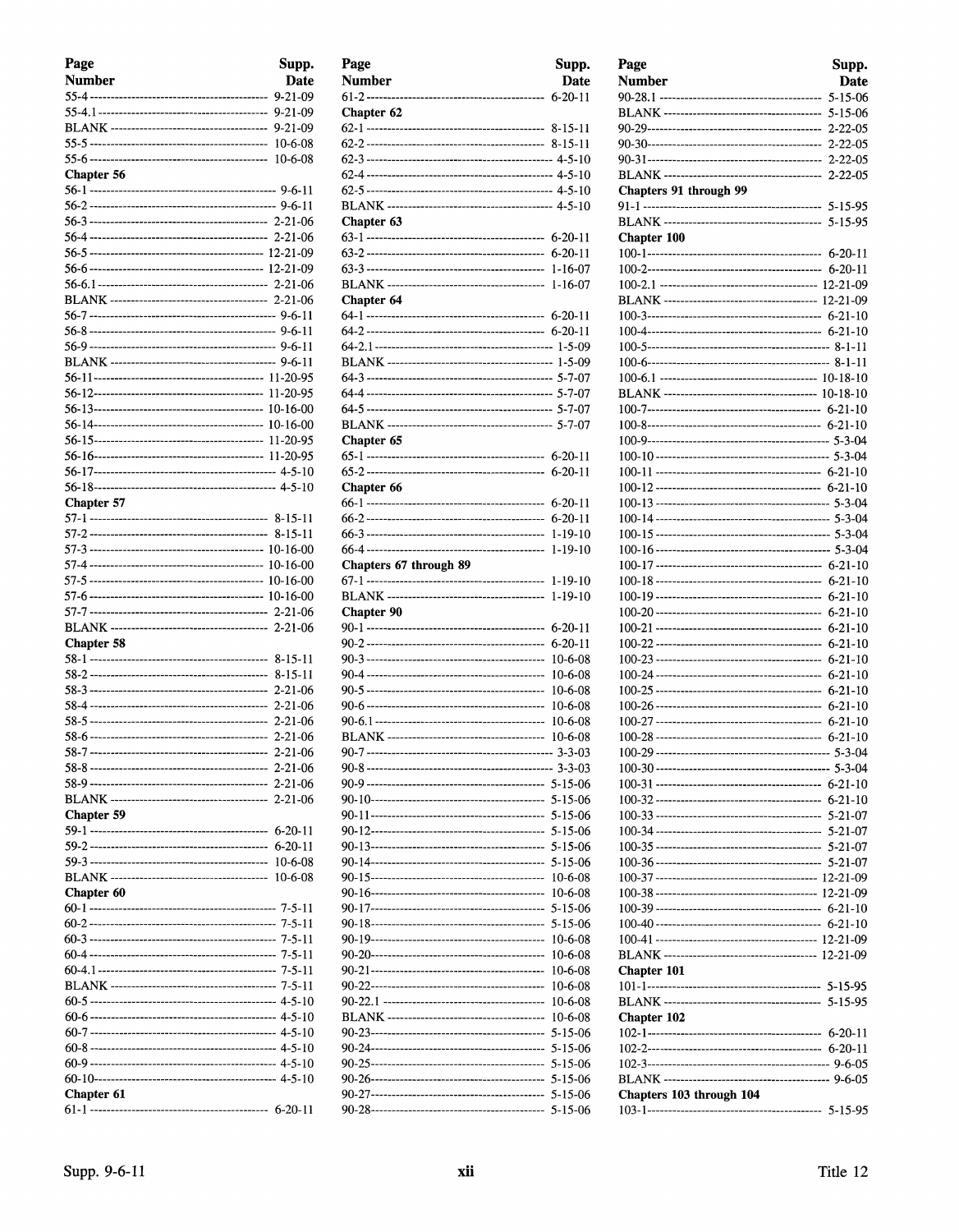| Page                     | Supp.                  |
|--------------------------|------------------------|
| <b>Number</b>            | <b>Date</b>            |
|                          | 5-15-95                |
| Chapter 105              |                        |
|                          | $6-20-11$<br>$6-20-11$ |
|                          | 2-20-96                |
|                          | 2-20-96                |
|                          | 8-18-97                |
|                          | 8-18-97                |
| Chapter 106              |                        |
|                          | $6 - 20 - 11$          |
|                          | $6-20-11$              |
| Chapters 107 through 109 |                        |
|                          | 5-15-95                |
|                          | 5-15-95                |
| Chapter 110              |                        |
|                          | $6 - 20 - 11$          |
|                          | $6 - 20 - 11$          |
|                          | 10-6-08                |
|                          | 10-6-08                |
|                          | $10-6-08$              |
|                          | $10-6-08$              |
|                          | 10-6-08                |
|                          | $10 - 6 - 08$          |
|                          | $10-6-08$              |
|                          | 10-6-08                |
|                          | $10 - 6 - 08$          |
|                          | 10-6-08                |
|                          |                        |
|                          |                        |
|                          |                        |
|                          |                        |
|                          |                        |
|                          |                        |
|                          | $10-6-08$              |
|                          | $10-6-08$              |
|                          | $10 - 6 - 08$          |
| Chapter 111              |                        |
|                          | 5-15-95                |
|                          | $5 - 15 - 95$          |
| Chapter 112              |                        |
|                          | $6 - 20 - 11$          |
|                          | $6-20-11$              |
|                          |                        |
|                          |                        |
|                          |                        |
|                          |                        |
|                          |                        |
| Chapters 113 through 114 |                        |
|                          |                        |
|                          |                        |
| Chapter 115              |                        |
|                          |                        |
|                          |                        |
| Chapters 116 through 119 |                        |
|                          |                        |
|                          | $5 - 15 - 95$          |
| Chapter 120              |                        |
|                          |                        |
|                          |                        |
|                          |                        |
|                          |                        |
|                          |                        |
|                          |                        |
|                          |                        |

| Page                     | Supp.                          |
|--------------------------|--------------------------------|
| Number                   | <b>Date</b>                    |
|                          |                                |
|                          |                                |
|                          |                                |
|                          |                                |
|                          |                                |
|                          |                                |
|                          |                                |
|                          |                                |
|                          |                                |
|                          |                                |
|                          |                                |
|                          |                                |
|                          |                                |
|                          |                                |
|                          |                                |
|                          |                                |
|                          |                                |
|                          |                                |
|                          |                                |
|                          |                                |
|                          |                                |
|                          |                                |
| <b>Chapter 121</b>       | $6 - 20 - 11$                  |
|                          | $6 - 20 - 11$                  |
|                          | 10-4-04                        |
|                          | 10-4-04                        |
|                          | 10-4-04                        |
|                          | 10-4-04                        |
|                          | 10-4-04                        |
|                          | 10-4-04                        |
|                          | 10-4-04                        |
|                          | $10 - 4 - 04$                  |
| Chapter 122              |                                |
|                          | $6 - 20 - 11$                  |
|                          | $6 - 20 - 11$<br>$10 - 2 - 06$ |
|                          | 10-2-06                        |
| Chapters 123 through 129 |                                |
|                          | 5-15-95                        |
|                          | 5-15-95                        |
| Chapter 130              |                                |
|                          |                                |
|                          | 5-15-95                        |
| Chapter 131              |                                |
|                          | $5 - 15 - 95$                  |
|                          | $5 - 15 - 95$                  |
| Chapter 132              |                                |
|                          |                                |
|                          |                                |
| Chapter 133              |                                |
|                          | 5-15-95                        |
|                          | 5-15-95                        |
| Chapter 134              |                                |
|                          |                                |
| Chapters 135 through 139 |                                |
|                          |                                |
|                          |                                |
| <b>Chapter 140</b>       |                                |
|                          |                                |
|                          |                                |
| Chapter 141              |                                |
|                          |                                |
|                          |                                |

| Page<br><b>Number</b><br>Chapter 142 | Supp.<br>Date |
|--------------------------------------|---------------|
| Chapter 143                          |               |
|                                      |               |
| Chapter 144<br>Chapter 145           |               |
| Chapter 146                          |               |
| Chapter 147                          |               |
| Chapter 148                          |               |
| Chapters 149 through 159             |               |
| Chapter 160                          | $5 - 15 - 95$ |
| Chapter 161                          |               |
| Chapter 162                          |               |
| Chapters 163 through 169             |               |
| Chapter 170                          | $5 - 15 - 95$ |
| Chapter 171                          |               |
| Chapter 172                          | 5-15-95       |
| Chapter 173                          |               |
| Chapter 174                          |               |
| Chapter 175                          |               |
| Chapters 176 through 179             |               |
| Chapter 180                          |               |
| Chapters 181 through 184             | 5-15-95       |
| Chapter 185                          | 5-15-95       |
|                                      |               |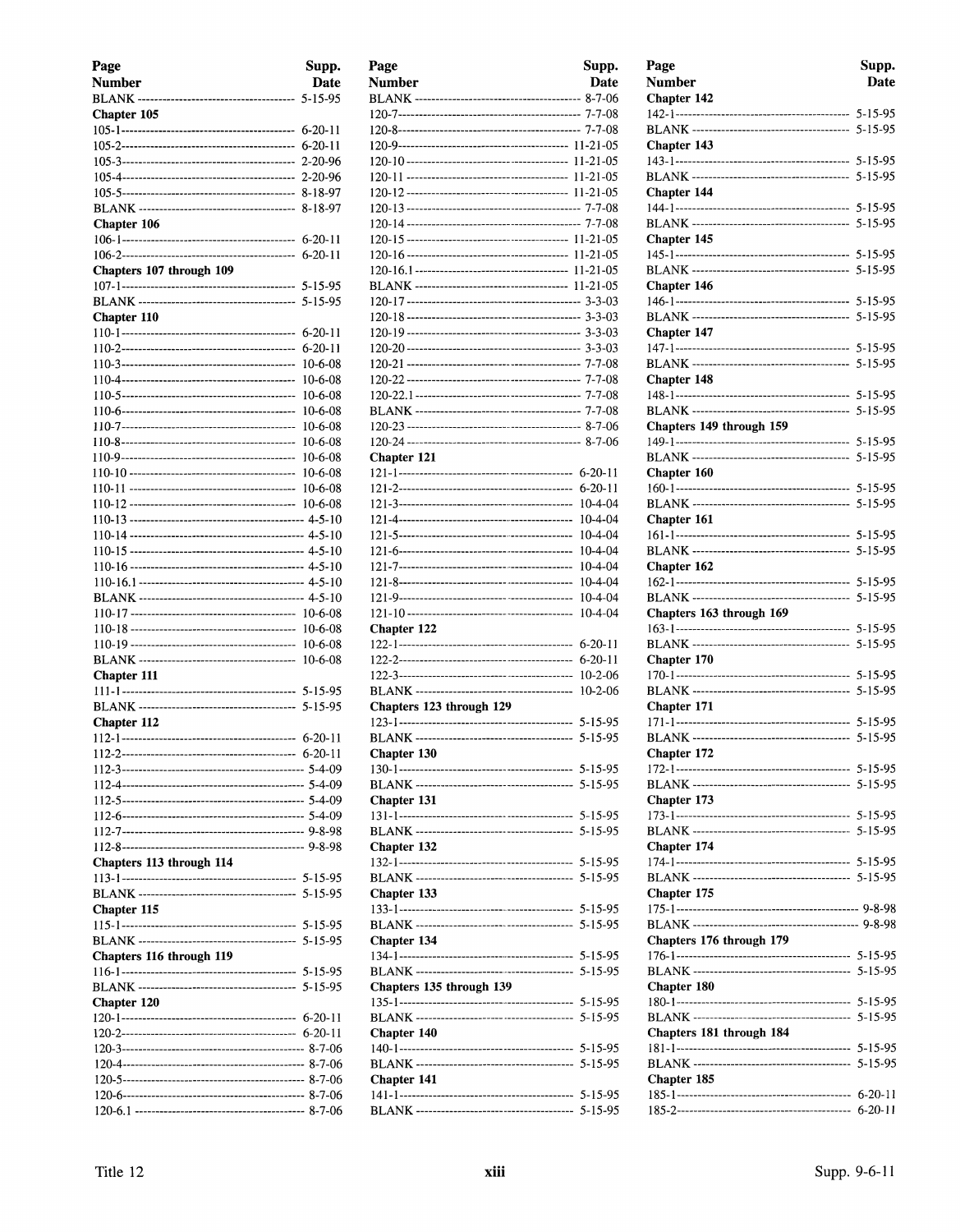| Page                     | Supp.              |
|--------------------------|--------------------|
| <b>Number</b>            | <b>Date</b>        |
|                          | 12-4-06            |
|                          | 12-4-06            |
|                          | 12-4-06            |
|                          | 12-4-06            |
|                          | 12-4-06            |
|                          | 12-4-06            |
|                          | 12-4-06            |
|                          | 12-4-06            |
|                          | 12-4-06<br>12-4-06 |
|                          | 12-4-06            |
|                          | 12-4-06            |
|                          | 12-4-06            |
|                          | 12-4-06            |
|                          | 12-4-06            |
|                          | 12-4-06            |
|                          | 12-4-06            |
|                          | 12-4-06            |
|                          | 12-4-06            |
|                          | 12-4-06            |
|                          | 12-4-06            |
|                          | 12-4-06            |
|                          | 12-4-06            |
|                          | 12-4-06            |
| Chapter 186              |                    |
|                          |                    |
| Chapters 187 through 189 |                    |
|                          | $3 - 17 - 97$      |
|                          | 3-17-97            |
| <b>Chapter 190</b>       |                    |
|                          | $6 - 20 - 11$      |
|                          | $6 - 20 - 11$      |
|                          | $10 - 6 - 08$      |
|                          | $10 - 6 - 08$      |
|                          | 10-6-08            |
|                          | $10-6-08$          |
|                          | $10 - 6 - 08$      |
|                          | $10 - 6 - 08$      |
|                          |                    |
|                          | $10 - 6 - 08$      |
|                          | 10-6-08            |
|                          | 10-6-08            |
|                          | $10-6-08$          |
|                          | $10 - 6 - 08$      |
|                          | 10-6-08            |
|                          | $10-6-08$          |
|                          | 10-6-08            |
|                          |                    |
|                          |                    |
|                          |                    |
|                          |                    |
|                          | $2 - 18 - 97$      |
|                          | 10-6-08            |
|                          | $10-6-08$          |
|                          | $10-6-08$          |
|                          | 10-6-08            |
|                          |                    |
|                          |                    |
|                          | 10-6-08            |
|                          | 10-6-08            |
|                          | $10 - 6 - 08$      |
|                          | 10-6-08            |
|                          |                    |

| Page                     | Supp.        |
|--------------------------|--------------|
| <b>Number</b>            | Date         |
|                          |              |
|                          |              |
|                          |              |
|                          |              |
|                          |              |
|                          |              |
|                          |              |
|                          |              |
|                          |              |
|                          |              |
|                          |              |
|                          |              |
|                          |              |
|                          |              |
|                          |              |
|                          |              |
|                          |              |
| Chapters 191 through 193 |              |
|                          |              |
|                          |              |
| Chapter 194              |              |
|                          |              |
|                          |              |
|                          |              |
|                          |              |
|                          |              |
| Chapter 195              |              |
|                          |              |
|                          |              |
| Chapter 196              |              |
|                          |              |
|                          |              |
|                          |              |
|                          |              |
|                          |              |
| Chapters 197 through 199 |              |
|                          |              |
|                          |              |
| <b>Chapter 200</b>       |              |
|                          |              |
|                          |              |
|                          |              |
| Chapters 201 through 204 |              |
|                          |              |
|                          |              |
| Chapter 205              |              |
|                          |              |
|                          | $2 - 5 - 07$ |
| Chapters 206 through 209 |              |
|                          |              |
|                          |              |
|                          | 5-15-95      |
| Chapter 210              |              |
|                          |              |
|                          |              |
|                          |              |
|                          |              |
|                          |              |
|                          |              |
| Chapters 211 through 234 |              |
|                          |              |
|                          |              |
|                          |              |
| <b>Chapter 235</b>       |              |
|                          |              |
|                          |              |
|                          | $10-5-09$    |
|                          |              |
|                          |              |
|                          |              |
|                          |              |
|                          |              |
|                          |              |
|                          |              |

| Page          | Supp.                     |
|---------------|---------------------------|
| <b>Number</b> | Date                      |
|               | 10-5-09                   |
|               | 10-5-09                   |
|               | 10-5-09                   |
|               | 10-5-09                   |
|               | $10 - 5 - 09$             |
|               | 10-5-09                   |
|               | 10-5-09                   |
|               | 10-5-09                   |
|               | 10-5-09                   |
|               | 10-5-09<br>$10 - 5 - 09$  |
|               | 10-5-09                   |
|               | 10-5-09                   |
|               | 10-5-09                   |
|               | $10 - 5 - 09$             |
|               | $10 - 5 - 09$             |
|               | 10-5-09                   |
|               | 10-5-09                   |
|               | 10-5-09                   |
|               | 10-5-09                   |
|               | 10-5-09                   |
|               | 9-18-06                   |
|               | 9-18-06                   |
|               | 10-21-02                  |
|               | $10 - 21 - 02$<br>10-5-09 |
|               | 10-5-09                   |
|               | $10 - 5 - 09$             |
|               | $10 - 5 - 09$             |
|               | 8-21-06                   |
|               | 8-21-06                   |
|               | 8-21-06                   |
|               | 8-21-06                   |
|               | $8-21-06$                 |
|               | $8 - 21 - 06$             |
|               | $10-21-02$                |
|               | $10-21-02$                |
|               | $10 - 21 - 02$            |
|               |                           |
|               | $8 - 21 - 06$             |
|               |                           |
|               |                           |
|               |                           |
|               |                           |
|               |                           |
|               |                           |
| Index         |                           |
|               |                           |
|               |                           |
|               |                           |
|               |                           |
|               |                           |
|               |                           |
|               |                           |
|               |                           |
|               |                           |
|               |                           |
|               |                           |
|               |                           |
|               |                           |
|               |                           |
|               |                           |
|               |                           |
|               |                           |